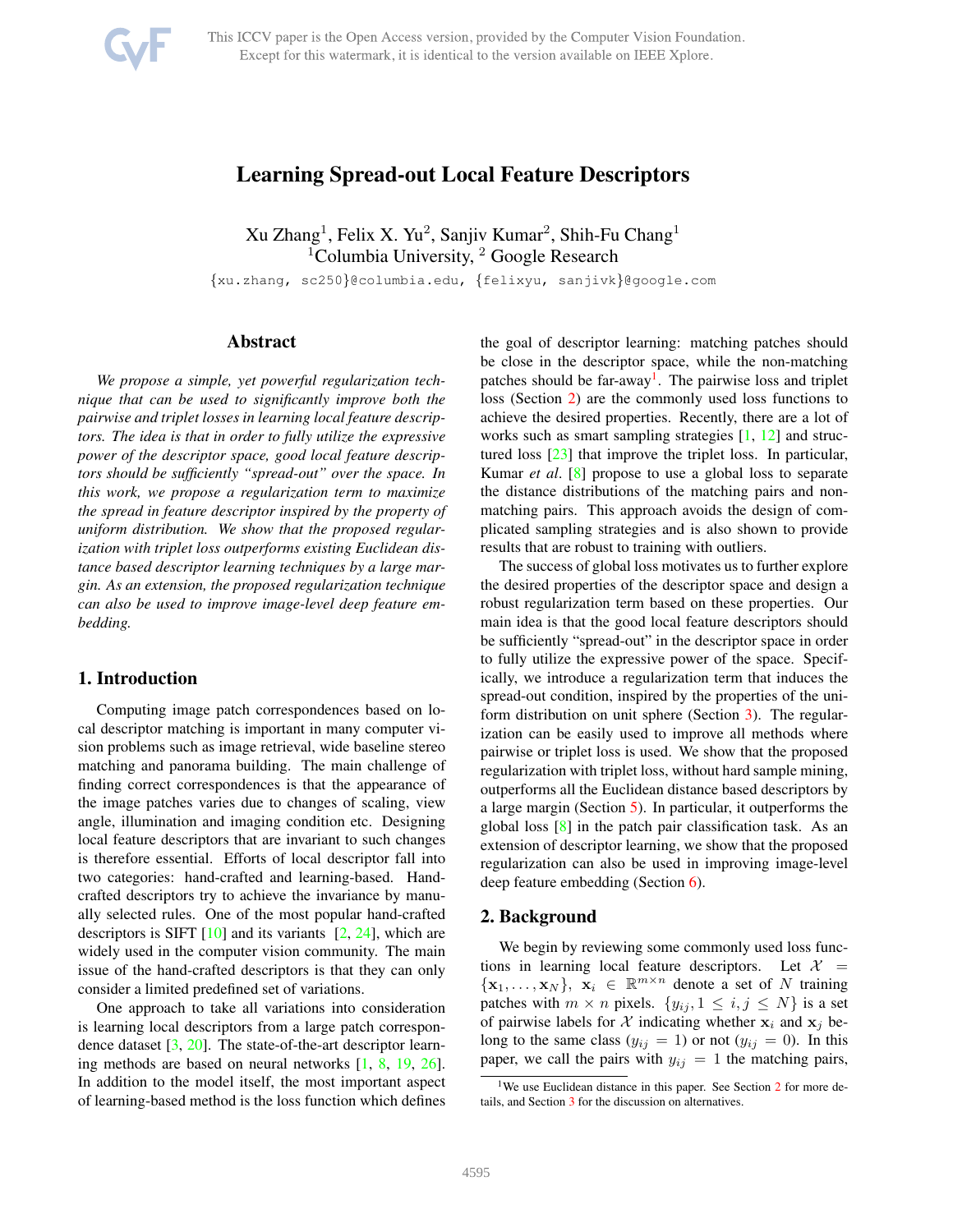and the pairs with  $y_{ij} = 0$  the non-matching pairs. The goal of descriptor learning is to learn a feature embedding  $f(\cdot) : \mathbb{R}^{m \times n} \mapsto \mathbb{R}^d$  that maps raw patch pixels to a d dimensional vector, such that  $|| f(\mathbf{x}_i) - f(\mathbf{x}_j) ||_2$  is small when  $y_{ij} = 1$  and  $|| f(\mathbf{x}_i) - f(\mathbf{x}_j) ||_2$  is large when  $y_{ij} = 0$ . In this paper, we assume that  $f(\cdot)$  lives on the unit sphere, i.e.,  $\| f(\mathbf{x}) \|_2 = 1, \forall \mathbf{x} \in \mathbb{R}^{m \times n}$ .

## 2.1. Pairwise loss

The pairwise loss tries to directly induce small distance for matching pairs and large distance for non-matching pairs. An input for pairwise loss is of the form  $(\mathbf{x}_i, \mathbf{x}_j, y_{ij}),$ consisting of a pair of samples and their corresponding label. The most widely used pairwise loss is the contrastive loss:

<span id="page-1-1"></span>
$$
\ell_{\text{con}} = y_{ij} \max(0, \| f(\mathbf{x}_i) - f(\mathbf{x}_j) \|_2 - \epsilon^+)
$$
  
+ 
$$
(1 - y_{ij}) \max(0, \epsilon^- - \| f(\mathbf{x}_i) - f(\mathbf{x}_j) \|_2),
$$
 (1)

where  $f(\cdot)$  is the feature embedding.  $\epsilon^+$  and  $\epsilon^-$  control the margins of the matching and non-matching pairs respectively. Contrastive loss was originally proposed in [[4\]](#page-8-11) with  $\epsilon^+ = 0$ . As shown in [\[9](#page-8-12)], this often leads to overfitting. And a proper relaxed margin ( $\epsilon^+ > 0$ ) can achieve better performance. The main problem with the pairwise loss is that the margin parameters are often difficult to choose [[25\]](#page-8-13).

#### 2.2. Triplet loss

Triplet loss takes a triplet of samples as input. One triplet consists of three samples:  $(\mathbf{x}_i, \mathbf{x}_j, \mathbf{x}_k)$ , with  $y_{ij} = 1$  and  $y_{ik} = 0$ . To simplify the notation, we denote one triplet as  $(\mathbf{x}_i, \mathbf{x}^+_i, \mathbf{x}^-_i)$  $\overline{x}_i$ , where  $x_i^+ = x_j$  and  $x_i^- = x_k$ . One com-monly used triplet loss is the ranking loss [\[18](#page-8-14)]:

<span id="page-1-2"></span>
$$
\ell_{\text{tri}} = \max\left(0, \epsilon - (\parallel f(\mathbf{x}_i) - f(\mathbf{x}_i^-) \parallel_2 - \parallel f(\mathbf{x}_i) - f(\mathbf{x}_i^+) \parallel_2)\right)
$$
\n
$$
(2)
$$

where  $\epsilon$  is a margin. The idea of ranking loss is to separate the matching sample and the non-matching sample by at least a margin  $\epsilon$ . The main difference between pairwise loss and triplet loss is that pairwise loss considers the absolute distances of the matching pairs and non-matching pairs, while triplet loss considers the relative difference of the distances between matching and non-matching pairs. Since the quality of the embeddings largely depends on the relative ordering of the matching pairs and non-matching pairs, triplet loss shows better performance than pairwise loss in local descriptor learning [[1,](#page-8-5) [8\]](#page-8-6).

#### <span id="page-1-3"></span>2.3. Improvements

The main issue of triplet loss and pairwise loss is that as the number of training samples grows, sampling all the possible triplets/pairs becomes infeasible, and only a relatively small portion of triplets/pairs can be used in training. As

observed in practice, the training is often ineffective since many of the sampled triplets/pairs will satisfy the constraint within just a few training steps. One possible solution is to remove the "easy samples" and add new "hard samples" to the training set. However, determining which samples to remove or add is a challenging task  $[17, 19]$  $[17, 19]$  $[17, 19]$ . Additionally, focusing only on the samples that violate the training constraints the most will lead to overfitting [\[17](#page-8-15)].

Balntas *et al*. [[1\]](#page-8-5) propose an improved version of triplet loss by applying in-triplet hard negative mining. The idea is that one triplet contains two non-matching pairs  $(\mathbf{x}_i, \mathbf{x}_i)$  $\binom{-}{i}$ and  $(\mathbf{x}_i^+, \mathbf{x}_i^-)$  $\binom{1}{i}$ , and choosing the one that violates the triplet constraint more will make training more effective. They call this technique "anchor swap".

Kumar *et al*. [\[8](#page-8-6)] propose a global loss and combine it with the traditional triplet loss to address the sampling issue in pairwise and triplet loss. Instead of considering sample pair or triplet, the global loss considers all matching and non-matching pairs in one training batch, and calculate the empirical mean and variance of the distance of the matching and non-matching pairs. The main idea of the global loss is to separate two empirical means by a margin and minimize the variances. There are two drawbacks of this method. First, the distribution of the distance of the matching pairs can vary greatly across different classes, and using a batch of randomly sampled matching pairs to estimate that distribution is unstable. Second, the extra margin in global loss adds extra complexity for training.

Structured loss [[12,](#page-8-9) [13,](#page-8-16) [14,](#page-8-17) [21](#page-8-18), [23](#page-8-10)] considers all the possible matching and non-matching pairs in one batch of samples. By carefully designing the loss functions, structured loss has the ability to focus on the "hard" pairs in training. Song *et al*. [[14\]](#page-8-17) propose the lifted structured similarity softmax loss (LSSS). N-pair loss [[21\]](#page-8-18) further develops the idea by using a more effective batch construction method.

The motivation of this paper is that good descriptors should fully utilize the expressive power of the whole space ("spread-out" in the descriptor space). We also propose a simple regularization term, global orthogonal regularization, to encourage the "spread-out" property. The global orthogonal regularization can be easily incorporated into other losses. Experiments show that the proposed regularization can improve the performance of different types of losses, especially those originally without the "spread-out" property.

# <span id="page-1-0"></span>3. Methodology

#### 3.1. "Spread-out" local descriptors

The main idea of this paper is that in order for the descriptors to fully utilize the descriptor space, it should be sufficiently "spread-out" in the descriptor space. On the contrary, suppose there is part of the space where no fea-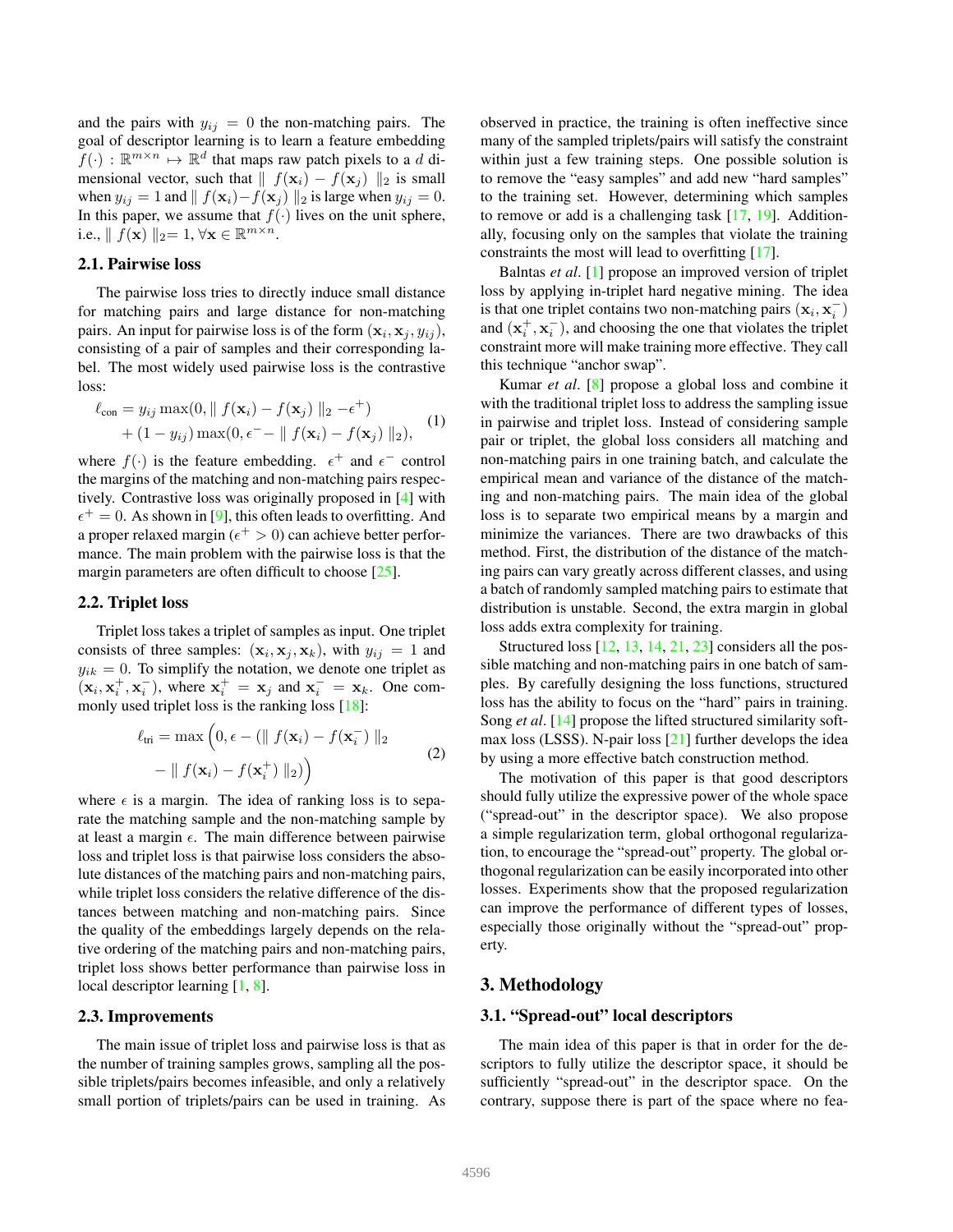

<span id="page-2-0"></span>Figure 1. Valid area for  $\mathbf{p}_1^T \mathbf{p}_2 \leq s = \cos \theta$ . If  $\mathbf{p}_2$  is on the blue spherical cap,  $\mathbf{p}_1^T \mathbf{p}_2 \le \cos \theta$ , otherwise,  $\mathbf{p}_1^T \mathbf{p}_2 > \cos \theta$ 

ture descriptor appears, the learned feature descriptor is not fully utilizing the expression power of the space.

One intuitive way to characterize "spread-out" is that: *Given a dataset, we say that the learned descriptors are spread-out if two randomly sampled non-matching descriptors are close to orthogonal with a high probability.* As an obvious example, we notice that uniform distribution has such property.

**Proposition 1.** Let  $\mathbf{p}_1, \mathbf{p}_2 \in \mathbb{S}^{d-1}$  be two points inde*pendently and uniformly sampled from the unit sphere in* d*-dimensional space. Each point is represented by a* d*dimensional*  $\ell_2$  *normalized vector. The probability density* of  $p_1^T p_2$  *satisfies* 

$$
p(\mathbf{p}_1^T \mathbf{p}_2 = s) = \begin{cases} \frac{(1 - s^2)^{\frac{d-1}{2} - 1}}{B(\frac{d-1}{2}, \frac{1}{2})} & -1 \le s \le 1\\ 0 & \text{otherwise,} \end{cases}
$$

*where*  $B(a, b)$  *is the beta function.* 

*Proof.* Since  $-1 \leq p_1^T p_2 \leq 1$ , the second equation is obvious. To show the first equation, we calculate the cumulative distribution first. Here we only consider the case when  $-1 \leq s < 0$ , and  $0 \leq s < 1$  can be shown similarly. Without loss of generality, we fix  $p_1$  and also assume that  $s = \cos \theta$ , as shown in Figure [1.](#page-2-0) Since  $\cos(\cdot)$  is a monotone function in  $[0, \pi]$ ,  $\mathbf{p}_1^T \mathbf{p}_2 \leq s$  if and only if  $\mathbf{p}_2$  is located on the blue spherical cap. Since  $p_2$  is uniformly sampled from the sphere, the probability of  $\mathbf{p}_1^T \mathbf{p}_2 \leq s$  is equal to the area of the blue spherical cap divided by the area of the whole sphere. The area of the  $d-1$  dimensional spherical cap is

$$
S = \frac{1}{2} S_0 r^{d-1} I_{(2rh-h^2)/r^2}(\frac{d-1}{2},\frac{1}{2}),
$$

where  $S_0$  is the area of the whole sphere.  $r = 1$  is the radius of the sphere. h is the height of the spherical cap:  $h =$  $r+rcos(\theta) = r+sr$ .  $I_x(a, b)$  is the regularized incomplete beta function. Therefore, the cumulative distribution can be



<span id="page-2-1"></span>Figure 2. Probability density of inner product of two points which are independently and uniformly sampled from the unit sphere in d-dimensional space. We can see that, in high dimensional space, most pairs are close to orthogonal.

written as,

$$
P(\mathbf{p}_1^T \mathbf{p}_2 \le s) = \frac{1}{2} I_{1-s^2}(\frac{d-1}{2}, \frac{1}{2}), \quad -1 \le s < 0.
$$

The probability density is the derivative of the cumulative distribution. П

Figure [2](#page-2-1) shows the probability distribution of the inner product (cosine similarity) of two points independently and uniformly sampled from the unit sphere<sup>[2](#page-2-2)</sup>. It shows that with high probability, the two independently and uniformly sampled points are close to orthogonal.

Based on the above observation, one might hope to make the distribution of the learned descriptors matches that of the uniform distribution. This is not practical in two ways. 1) How the learned descriptors distribute depends not only on the learned model, but also on the natural distribution of the image patches (not controllable). 2) It is technically difficult to match two distributions in practice. Instead, in this paper, we propose a regularization technique inspired by the theoretic properties of the uniform distribution on unit sphere. The regularization encourages the inner product of two randomly sampled non-matching descriptors matches that of two points independently and uniformly sampled from the unit sphere in its *mean and second moment*.

The following proposition shows that for two points that are independently and uniformly sampled on the unit sphere, the mean and the second moment of their inner product are 0 and  $1/d$ , respectively.

<span id="page-2-3"></span>**Proposition 2.** Let  $\mathbf{p}_1, \mathbf{p}_2 \in \mathbb{S}^{d-1}$  be two points indepen*dently and uniformly sampled from the unit sphere. The*

<span id="page-2-2"></span><sup>&</sup>lt;sup>2</sup>Note that since we assume the descriptors stay on the unit sphere ( $\ell_2$ ) normalized), there is only a sign and constant difference between  $\ell_2$  distance and cosine similarity, and the cosine similarity equals to the inner product.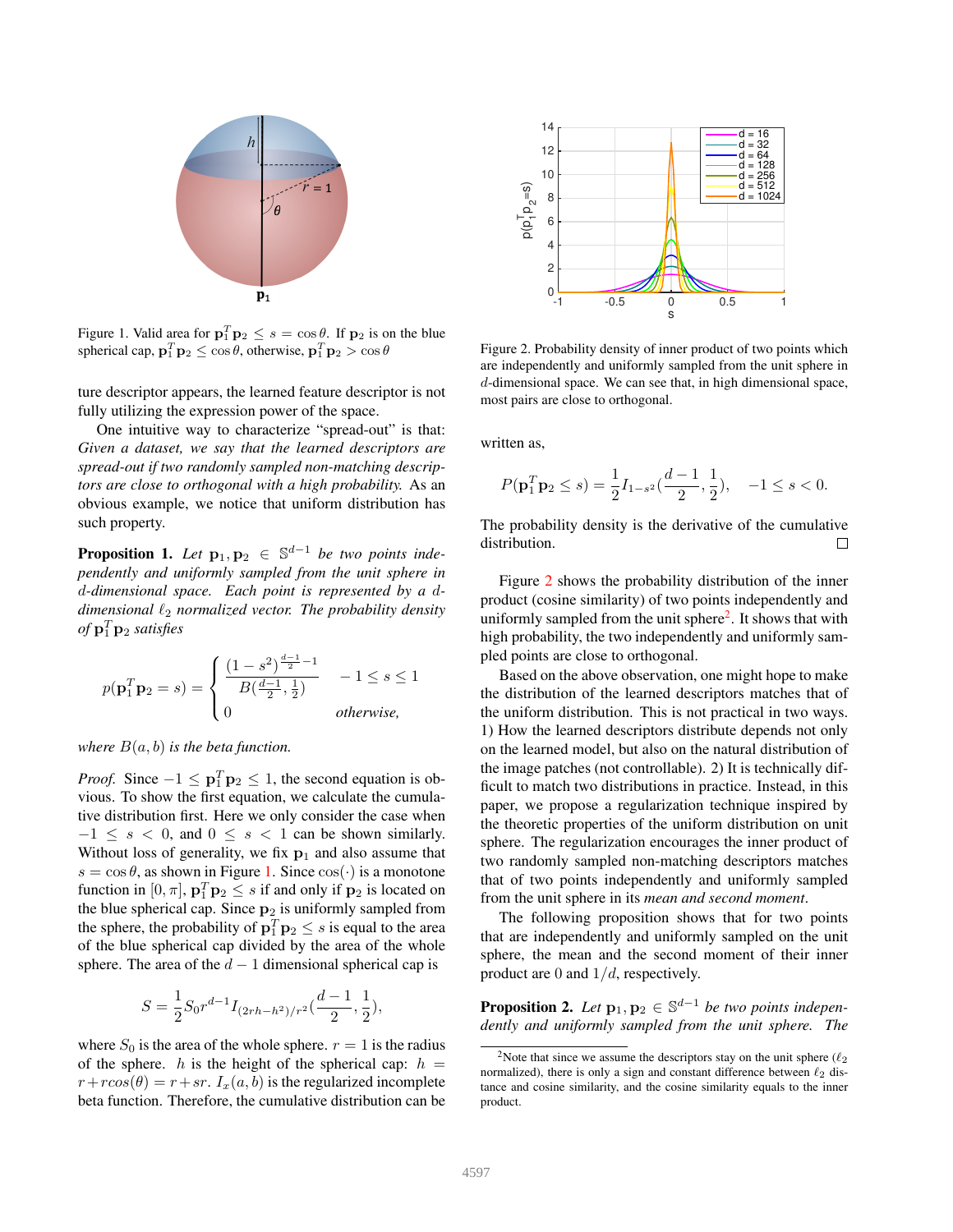mean and the second moment of  $\mathbf{p}_1^T \mathbf{p}_2$  are

$$
\mathbb{E}(\mathbf{p}_1^T \mathbf{p}_2) = 0 \quad \text{and} \quad \mathbb{E}((\mathbf{p}_1^T \mathbf{p}_2)^2) = \frac{1}{d}.
$$

*Proof.* Due to symmetry, it's easy to show that  $\mathbb{E}(\mathbf{p}_1)$  =  $\mathbb{E}(\mathbf{p}_2) = \mathbf{0}$ , since  $\mathbf{p}_1$  and  $\mathbf{p}_2$  are independent,

$$
\mathbb{E}(\mathbf{p}_1^T \mathbf{p}_2) = \mathbb{E}(\mathbf{p}_1^T) \mathbb{E}(\mathbf{p}_2) = \mathbf{0}^T \mathbf{0} = 0.
$$

Since both  $p_1$  and  $p_2$  are uniformly sampled from the unit sphere, when considering the second moment of the innerproduct, we can fix one point and let the other point to be uniformly sampled. Without loss of generality, we choose  $\mathbf{p}_1 = [1, 0, \dots, 0]^T$  and denote  $\mathbf{p}_2$  as  $[p_{21}, \dots, p_{2d}]^T$ , thus,

$$
(\mathbf{p}_1^T \mathbf{p}_2)^2 = p_{21}
$$
 and  $\mathbb{E}((\mathbf{p}_1^T \mathbf{p}_2)^2) = \mathbb{E}(p_{21}^2)$ .

Due to the symmetry of the sphere, we can have  $\mathbb{E}(p_{21}^2) =$  $\mathbb{E}(p_{22}^2) = \ldots = \mathbb{E}(p_{2d}^2)$ . Since  $p_2$  is on the unit sphere,  $\sum_{i=1}^{d} p_{2i}^2 = 1$ . Thus,  $\mathbb{E}(p_{21}^2) = 1/d$ .  $\Box$ 

#### 3.2. Global orthogonal regularization

We propose a regularization which tries to match the mean and second moment shown in Proposition [2.](#page-2-3) encourages that the descriptors of random sampled nonmatching pairs have similar statistical property as two points independently and uniformly sampled from the unit sphere. We call this regularization Global Orthogonal Regularization (GOR). Following the notations in Section [2,](#page-0-1) given a set of  $N$  random sampled non-matching patches  $\{(x_i, x_i^{-})$  $\binom{1}{i}$   $\binom{N}{i}$  denote the descriptor function as  $f(\cdot)$ . The sample mean of the inner product of the descriptors of nonmatching pairs is,

$$
M_1 = \frac{1}{N} \sum_{i=1}^{N} f(\mathbf{x}_i)^T f(\mathbf{x}_i^-). \tag{3}
$$

The sample second moment of the inner product is,

$$
M_2(f(\mathbf{x})^T f(\mathbf{x}^-)) = \frac{1}{N} \sum_{i=1}^N (f(\mathbf{x}_i)^T f(\mathbf{x}_i^-))^2.
$$
 (4)

The Global Orthogonal Regularization (GOR) is defined as

<span id="page-3-0"></span>
$$
\ell_{\text{gor}} = M_1^2 + \max(0, M_2 - \frac{1}{d}),\tag{5}
$$

where d is the dimension of the final output descriptor.

In  $(5)$  $(5)$ , the first term tries to match the mean of the distributions and the second term tries to make the second moment close to  $1/d$ . In order to calculate the regularization term, one needs to consider all the non-matching pairs in the training set – this is impractical. In practice we use a sampled batch to estimate its value. The reason for using the hinge loss for the second term is that, in many batches, all the non-matching pairs are already very close to being orthogonal  $(M_2 < 1/d)$ , and there is no need to force  $M_2$ to be  $1/d$ . We have tried other loss functions for the second term.  $\ell_1$  loss results in a similar performance, while  $\ell_2$  leads to slight degradation.

The proposed regularization term can be used with any loss function. Denote the original training loss as  $\ell_{(\cdot)}$ , the final loss can be written as,

<span id="page-3-2"></span>
$$
\ell_{(\cdot)\text{-gor}} = \ell_{(\cdot)} + \alpha \ell_{\text{gor}},\tag{6}
$$

where  $\alpha$  is a tunable parameter. In the experiment section, we test combining the global orthogonal regulariza-tion with contractive loss<sup>[3](#page-3-1)</sup> ([1\)](#page-1-1) [[19\]](#page-8-7), triplet loss [\(2](#page-1-2)) [[1\]](#page-8-5), lifted structured similarity softmax loss (LSSS) [[14](#page-8-17)] and N-pair loss [\[21](#page-8-18)].

### 3.3. Non-Euclidean distance

So far, we assumed that the distance of the descriptors is based on the Euclidean distance. There are several recent works that use a decision network instead of the Euclidean distance to calculate the similarity. Han *et al*. [[6\]](#page-8-19) propose to use a Siamese network followed by a decision net. Zagoruyko and Komodakis [[27\]](#page-8-20) develop a 2-stream networks, in which one stream focuses on the central area of the patch and the other focuses on the surrounding area of the patch. Kumar *et al*. [\[8](#page-8-6)] propose a global loss and combine it with the 2-stream networks to achieve the stateof-the-art performance. The drawback of using a new type of distance rather than Euclidean distance is that efficient large-scale nearest neighbor search method such as locality sensitive hashing (LSH) [[15\]](#page-8-21) can no longer be used. In this paper, we focus on training local descriptor in the Euclidean space.

# 4. Implementation

In this section, we show our training framework based on triplet loss and the proposed global orthogonal regularization. The framework has three branches (as shown in Figure [3\)](#page-4-1). The proposed global orthogonal regularization only considers two branches which process the nonmatching pairs. Training pipeline of other losses can be achieved accordingly. For example, for the pairwise loss, we use a network with two branches (known as the Siamese network) instead of three.

Though our method is flexible in terms of the patch sizes, here we follow [[6\]](#page-8-19) to use patch size  $64 \times 64$ . Each branch in the triplet/Siamese network has the following structure:  $\{Conv(7,7,32) - MaxP(2,2) - Conv(6,6,64) - \}$ MaxP(2,2) - Conv(5,5,128) - MaxP(2,2) - FC(128) -  $\ell_2$ Norm}. Conv $(n, m, c)$  means convolutional layer with kernel size  $(n, m)$  and output channel number c. MaxP $(n, m)$ 

<span id="page-3-1"></span> $3$ For contractive loss ([1\)](#page-1-1), we substitute the second term in [\(1](#page-1-1)) with the proposed regularization, since both terms try to separate the non-matching pairs.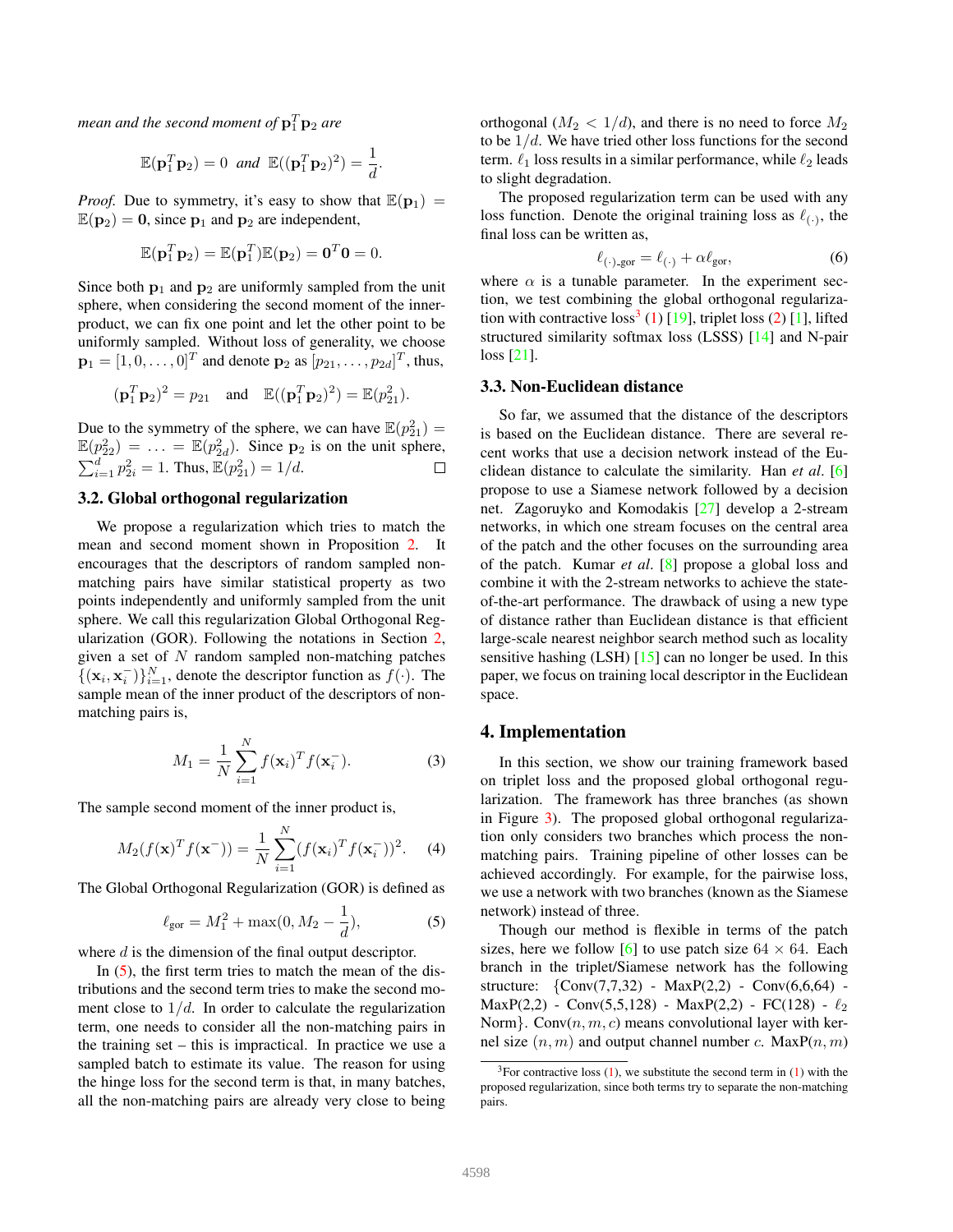

<span id="page-4-1"></span>Figure 3. Local feature descriptor training pipeline with triplet loss and the proposed global orthogonal regularization (GOR). GOR can also be used with the pairwise loss. In that case, there will be two branches of the network (known as the Siamese network) instead of three.

is a max pooling layer with size  $n \times n$  and stride m. FC(d) is a fully connected layer with output dimension d.  $\ell_2$  Norm is  $\ell_2$  normalization layer to guarantee each descriptor has unit norm. All the convolution layers are followed by batch normalization [[7\]](#page-8-22) and ReLU. Based on our implementation, when trained without the proposed global regularization, the above network structure achieves similar performance as the one proposed in [\[1](#page-8-5)]. The motivation of the use of the above shallow network is for efficiency and avoiding overfitting [\[1](#page-8-5), [19](#page-8-7)]. We show the experiment of the proposed method over the large-scale patch descriptor benchmark in the next section.

## <span id="page-4-0"></span>5. Local Descriptor Result

### 5.1. Dataset

We first conduct experiments on the standard local patch descriptor benchmark, UBC patch dataset [[3\]](#page-8-3). The dataset contains three subsets, Yosemite, Notre Dame and Liberty. Each subset consists of more than 100k classes which include different image patches corresponding to the same 3D location obtained through a 3D reconstruction from different multi-view images. The total number of local image patches within each subset is more than 450k. Each patch has a size of  $64 \times 64$  and is sampled around the output of difference of Gaussian (DOG) [\[10](#page-8-0)] detector. The scale and orientation of the patch is normalized by the detector. Though with normalized scale and orientation, the patch dataset still contains great variations in view points, lighting, camera conditions *etc*. We follow the evaluation protocol proposed in [\[3](#page-8-3)] to separate the whole dataset into six training-test combinations in which one subset is for training and the other for test.

The metric used to evaluate different methods is false positive rate at 95% true positive rate (FPR95), which is the standard metric in previous works [[1,](#page-8-5) [19,](#page-8-7) [27\]](#page-8-20). The test split of each subset contains 100k patch pairs in which 50% are matching pairs and the other 50% are non-matching pairs. The test pairs are predefined in [[3\]](#page-8-3).

### 5.2. Training setting and evaluation method

For training, we randomly sample 1M triplets (for triplet network), or 1M matching pairs and 1M non-matching pairs (for Siamese network), for each training subset. No data augmentation or specially designed sampling is used. The training batch size is set to 128. We use SGD with momentum in the optimization. The learning rate starts at 0.1, with momentum 0.9. The learning rate is reduced after each epoch by a factor of 0.96. The trade-off parameter  $\alpha$  in ([6\)](#page-3-2) is set to 1 (we discuss the choice of  $\alpha$  in Section [5.3\)](#page-5-0). The loss function in [\(5](#page-3-0)) is hinge loss. The margin for matching pair in Siamese network ( $\epsilon^+$  in ([1\)](#page-1-1)) is set to 0.7 and the margin of triplet network ( $\epsilon$  in ([2\)](#page-1-2)) is set to 0.5. All are estimated via empirical cross validation. Our implementation is based on TensorFlow [\[5](#page-8-23)]. The training of each epoch takes about 10 minutes on a Titan X GPU. All the networks are trained with 20 epochs, and they all converge before the end of training.

We compare our method with a large set of local feature descriptors which use Euclidean distance as similarity metric. The methods include: 1) hand-crafted descriptor (SIFT [\[10](#page-8-0)]), conventional machine learning based de-scriptor (VGG-Opt [[20\]](#page-8-4)), 2) deep learning based descriptors learned with pairwise loss (DeepCampare $_{siam}$  [\[27](#page-8-20)],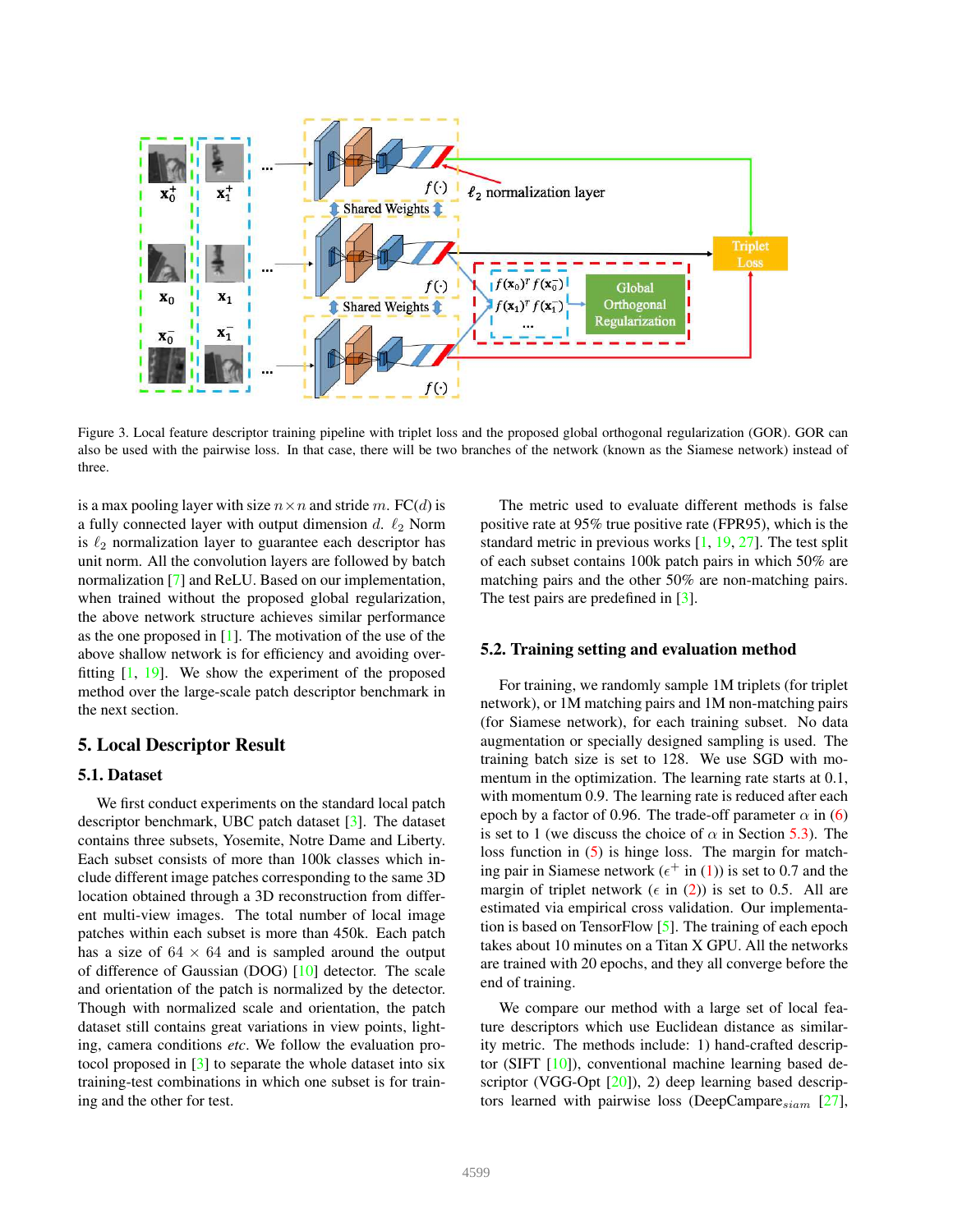| Loss       | Training                  |     | NotreDame | Liberty | NotreDame | Yosemite | Yosemite         | Liberty |       |
|------------|---------------------------|-----|-----------|---------|-----------|----------|------------------|---------|-------|
| Type       | Test                      |     | Yosemite  |         | Liberty   |          | <b>NotreDame</b> |         | Mean  |
|            | Descriptor                | Dim |           |         |           |          |                  |         |       |
| N/A        | $SIFT$ [10]               | 128 | 27.29     |         | 29.84     |          | 22.53            |         | 26.55 |
|            | $VGG-Opt$ $[20]$          | 80  | 10.08     | 11.63   | 11.42     | 14.58    | 7.22             | 6.17    | 10.28 |
| Pairwise   | DeepCompare $_{siam}[27]$ | 256 | 15.89     | 19.91   | 13.24     | 17.25    | 8.38             | 6.01    | 13.45 |
|            | DeepCompare $_{2str}[27]$ | 512 | 13.02     | 13.24   | 8.79      | 12.84    | 5.58             | 4.54    | 9.67  |
|            | DeepDesc[19]              | 128 | 16.19     |         | 8.82      |          | 4.54             |         | 9.85  |
|            | CL+GOR (Ours)             | 128 | 6.88      | 6.99    | 6.46      | 8.33     | 3.73             | 3.40    | 5.97  |
| Global     | TGLoss <sup>[8]</sup>     | 256 | 9.47      | 10.65   | 9.91      | 13.45    | 5.43             | 3.91    | 8.80  |
| Triplet    | $T$ Feat $[1]$            | 128 | 7.95      | 8.10    | 7.64      | 9.88     | 3.83             | 3.39    | 6.79  |
|            | $T$ Feat+AS $[1]$         | 128 | 7.08      | 7.82    | 7.22      | 9.79     | 3.85             | 3.12    | 6.47  |
|            | TL+GOR (Ours)             | 128 | 4.94      | 5.74    | 5.47      | 7.13     | 2.58             | 2.28    | 4.69  |
|            | TL+AS+GOR (Ours)          | 128 | 5.15      | 5.40    | 4.80      | 6.45     | 2.38             | 1.95    | 4.36  |
| Structured | $N$ -pair $[21]$          | 128 | 5.53      | 8.29    | 4.80      | 7.51     | 3.01             | 2.60    | 5.29  |
|            | N-pair+GOR (Ours)         | 128 | 5.16      | 7.43    | 5.03      | 7.10     | 2.81             | 2.34    | 4.98  |

<span id="page-5-2"></span>Table 1. FPR95 (%) of different methods on UBC patch dataset. TL+AS+GOR achieves the lowest FPR95 rate.

<span id="page-5-4"></span>

<span id="page-5-5"></span><span id="page-5-3"></span>Figure 4. ROC curves for our method and baseline method trained on the Notre Dame subset and tested on the Liberty and Yosemite subsets.

DeepCampare $_{2str}$ <sup>[4](#page-5-1)</sup> [[27\]](#page-8-20) and DeepDesc [\[19](#page-8-7)]), 3) descriptors learned with triplet loss with and without anchor swap (TFeat+AS [[1\]](#page-8-5) and TFeat [\[1](#page-8-5)]), 4) descriptors learned with global loss (TGLoss [\[8](#page-8-6)]), and 5) descriptors learned with structured loss (N-pair [[21\]](#page-8-18)).

We combine the proposed Global Orthogonal Regularization with four commonly used losses mentioned in Section [2](#page-0-1), namely, contractive loss, triplet loss, triplet loss with anchor swap and N-pair loss [\[21](#page-8-18)]. Thus four variants of our method are used in evaluation: contractive loss with global orthogonal regularization (CL+GOR), triplet loss with GOR (TL+GOR), triplet loss with anchor swap [\[1](#page-8-5)] and GOR (TL+AS+GOR) and N-pair loss with GOR (N-pair+GOR).

### <span id="page-5-0"></span>5.3. Patch pair classification result

Classification error. Table [1](#page-5-2) summarizes the performance of all the evaluated Euclidean embedding methods on UBC patch dataset. We show FPR95 on each of the six trainingtest combinations and also the mean over all of them.

By simply applying the proposed global orthogonal regularization, almost all the baseline methods show performance gains. Specifically, among all the pairwise loss based methods, contractive loss with the proposed GOR (CL+GOR) reduces the error of the previous best pairwise loss model (DeepCampare $_{2str}$ ) from 9.67 to 5.97 with a relative deduction of 38.3%. Among all the triplet loss based methods, triplet loss with the proposed GOR (TL+GOR) reduces the error of its triplet loss baseline (TFeat) from 6.79 to 4.69. For the anchor swap version (TL+AS+GOR vs. TFeat+AS), the error reduces from 6.47 to 4.36. The relative deductions are 30.9% and 32.6%, respectively. For the structured loss, the error was reduced from 5.29 to 4.98. The improvement is not as significant because the N-pair loss already has the ability to force the random non-matching pairs to be orthogonal. The second moment of the non-matching pairs trained with N-pair loss is close to  $2/d$ , while that of the triplet loss is close to  $50/d$ . Overall, TL+AS+GOR achieves the lowest FPR95 rate.

The improvement of our method can also be shown using other metrics such as the ROC curves. The ROC curves of TL+AS+GOR and TL+AS both are shown in Figure [4.](#page-5-3) Here, the training subset is Notre Dame, and the test subsets are Liberty (Figure  $4(a)$ ) and Yosemite (Figure  $4(b)$ . The result shows that the performance gain of the proposed regularization is universal at different false positive rates.

Similarity histogram. To understand how the proposed GOR affects the distribution of the similarity, the histograms of cosine similarity of the matching pairs and nonmatching pairs of the models trained with/without the proposed GOR on test set are shown in Figure [5.](#page-6-1) We use the same baseline method defined above. This figure shows the setting in which the training subset is Notre Dame and the test subset is Liberty, but the observation is also general for

<span id="page-5-1"></span><sup>&</sup>lt;sup>4</sup>Subscript " $2str$ " means central-surround network proposed in [\[27\]](#page-8-20).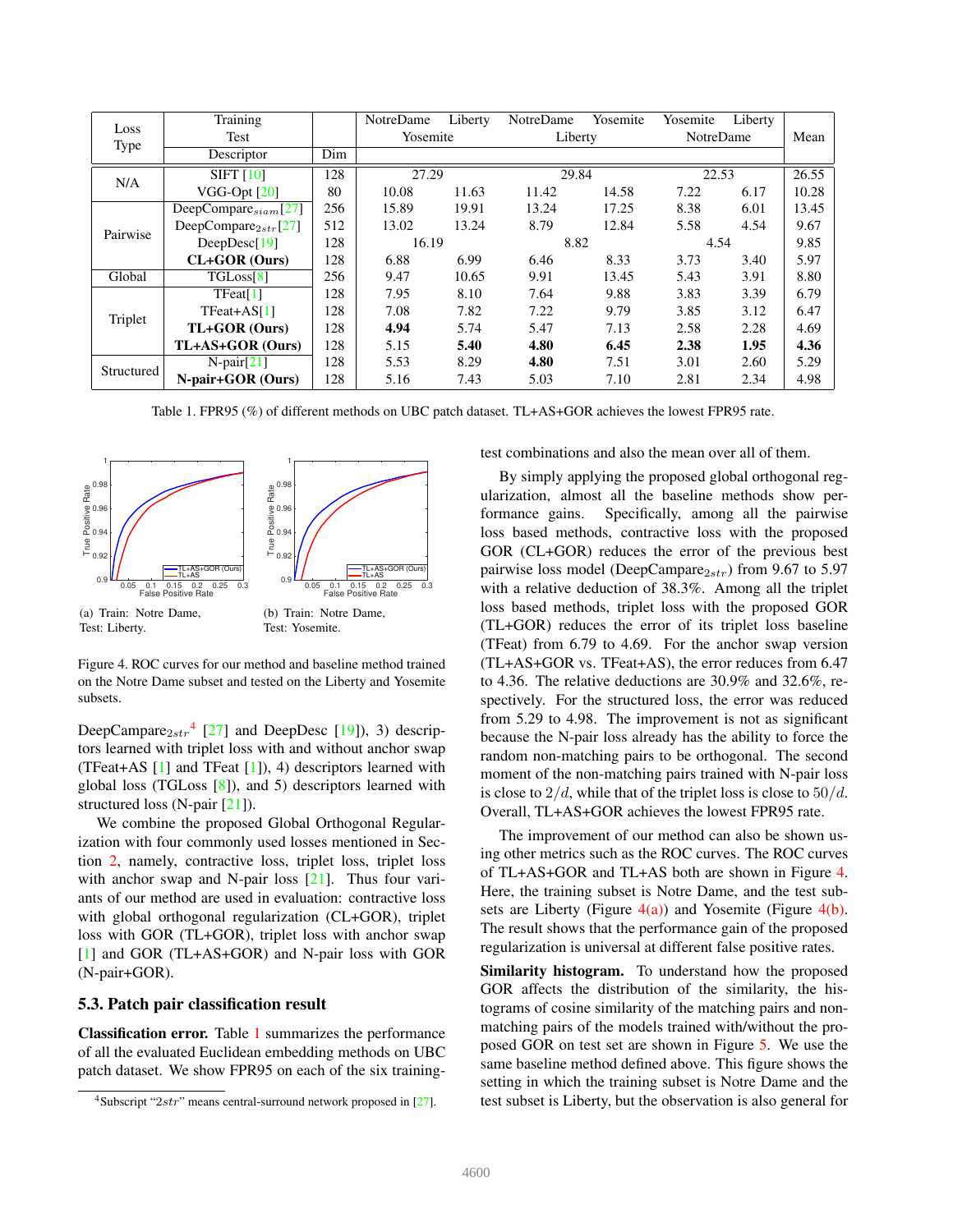<span id="page-6-2"></span>

<span id="page-6-3"></span><span id="page-6-1"></span>Figure 5. Histogram of cosine similarity of matching pairs and non-matching pairs on "Liberty". The model is trained on "Notre Dame". When trained with GOR, the non-matching pairs are more close to being orthogonal.

<span id="page-6-4"></span>

<span id="page-6-5"></span>(a) FPR95(%) with different val-(b) FPR95(%) with different feature ues of  $\alpha$  (#dimension= 128). dimensions ( $\alpha = 1$ ).

Figure 6. FPR95(%) with different  $\alpha$  and embedding dimensions.  $\alpha$  trades off the regularization term and the triplet loss. Training set: Notre Dame, Test set: Liberty.

#### other training/test combinations.

The histogram of the similarity of the matching and nonmatching pairs of the baseline method is shown in Figure  $5(a)$ , while those of model trained with the proposed regularization is shown in Figure  $5(b)$ . The histogram in blue is for matching pairs, while the histogram in orange is for non-matching pairs. The histogram of the similarity of non-matching pairs trained with GOR has a much sharper shape than that without the proposed regularization, which means when trained with GOR, non-matching pairs are more likely to be close to orthogonal. With the proposed GOR, the empirical error (overlapped area in Figure  $5(b)$ ) decreases by 15% relatively in comparison with the baseline (Figure  $5(a)$ ).

**Trade-off parameter.**  $\alpha$  in ([6\)](#page-3-2) controls the trade-off between the triplet loss and GOR. We use Notre Dame as training set and Liberty as test set and show the FPR95 of different models trained with different  $\alpha$  values (from 0.01 to 10) in Figure [6\(a\).](#page-6-4) When  $\alpha = 0$ , [\(6](#page-3-2)) becomes standard triplet loss. When  $\alpha$  is large, the network will enforce the descriptor of all the non-matching pairs (including "hard negatives") to be close to orthogonal.

Embedding dimension. We investigate how the proposed

GOR affects the training of descriptors of different dimensionalities. We change the output node number in final fully-connected layer from [32, 64, 128, 256, 512, 1024]. The result is shown in Figure  $6(b)$ . The proposed GOR achieves significant performance gain when training a highdimensional descriptor  $(d > 64)$ . The low dimensional case  $(d = 32)$  does not work as well. One possible reason is that the descriptors of two non-matching patches are harder to be spread-out, and forcing non-matching patches to be orthogonal may lead to error. Finally, both our method and the baseline degrade for very high dimensions. We conjecture this is due to over-fitting. One may think that when  $d$ is large, the network may not be able to force the second moment to a very small  $1/d$ . However, the proposed GOR is only a regularization not a hard constraint. And we can always make a trade-off by changing the value of  $\alpha$  in ([6\)](#page-3-2).

### 5.4. Descriptor extraction efficiency

Since there are hundreds of patches in one image, the speed of descriptor extraction is also very important. The proposed GOR only affects the training stage, adding no additional cost in extraction pipeline. Based on our implementation on TensorFlow, when running a Titan X GPU, the extraction speed is about 10K patches per second, which is comparable to the conventional local descriptor extraction method like SIFT [\[10](#page-8-0)] and descriptor learning techniques using "shallow" structure such as TFeat and DeepDesc.

# <span id="page-6-0"></span>6. Extension to image-level embedding

Although GOR is proposed to learn local descriptors, the method can also be used in other applications where a feature embedding is learned. As an example, we show that it can also be used to improve the performance of image-level embedding. We compare our method to LSSS [[14\]](#page-8-17), which, as reviewed in Section [2.3,](#page-1-3) outperforms triplet and pairwise losses.

### 6.1. Dataset and evaluation metric

The image level feature embedding experiment is conducted on Stanford Online Products dataset [\[14](#page-8-17)]. Stanford Online Products dataset contains 120,053 product images crawled from eBay.com. There are a total of 22,634 products belonging to 12 categories. Each product is an individual class and has an average of 5.3 images. We strictly follow the same experiment setting in [\[14](#page-8-17)], that using 11,318 classes with a total of 59,551 images for training and another 11,316 classes with 60,502 images for test. The training and test splits have no overlap and are predefined in the dataset. We choose this dataset due to its realistic setting and rich variations within classes.

As in [\[14](#page-8-17)], we perform both clustering and retrieval tasks. For the clustering task, the F1 and NMI scores are used as the evaluation metrics [[11\]](#page-8-24). F1 metric computes the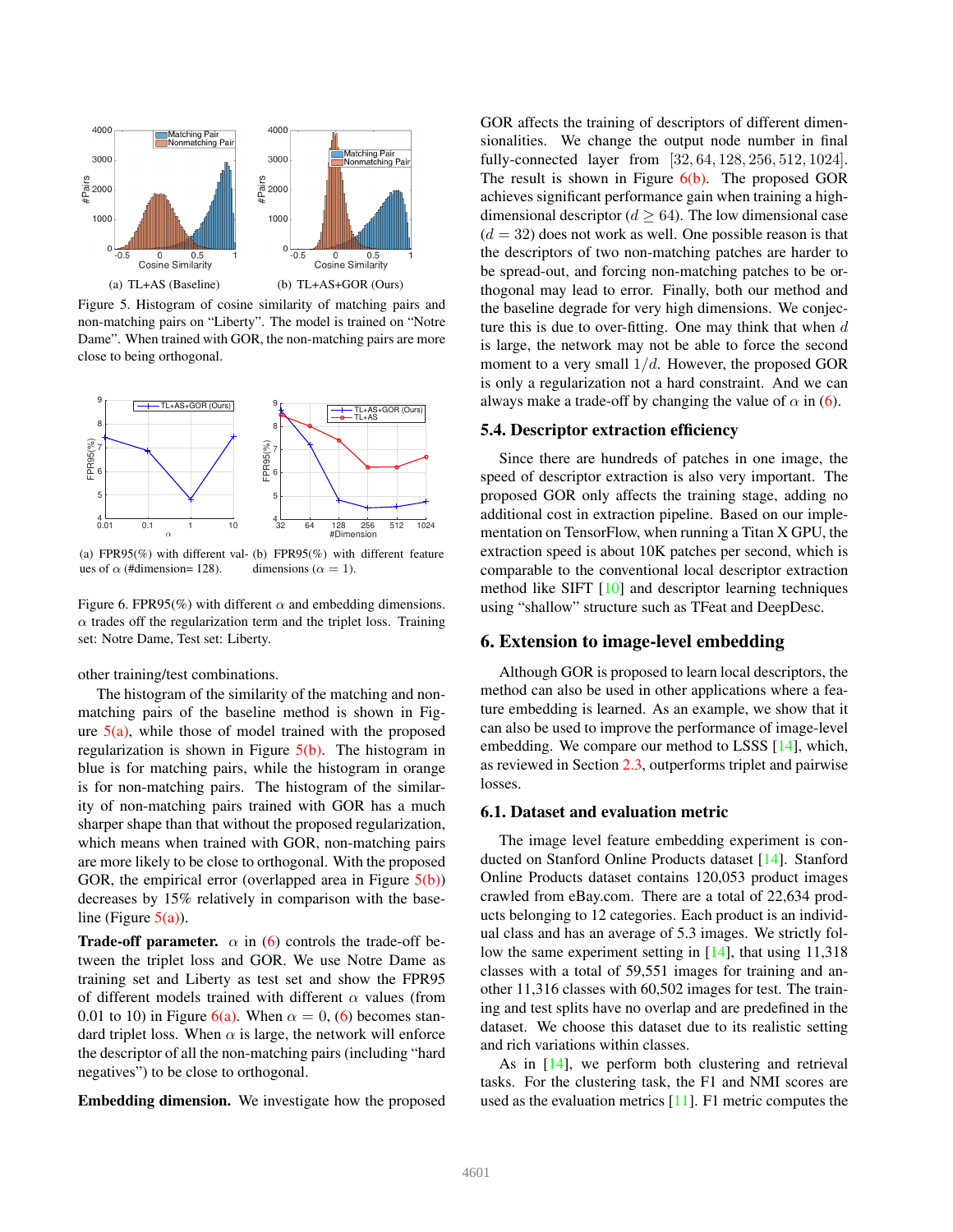<span id="page-7-0"></span>

Figure 7. F1, NMI (for clustering) and Recall@K (for retrieval) scores for image-level descriptor learning using Stanford Online Product dataset.

harmonic mean of precision and recall. NMI metric equals to the mutual information divided by the average value of the entropy of clusters and the entropy of labels. For retreival task, the performance is evaluated by Recall@K score as in [\[14](#page-8-17)]. For each query image, we first remove the query from the test set and then retrieve its K nearest neighbors from the test set. The recall of the test image is set to 1 if *any* image in the same class with the query is retrieved and 0 otherwise.

#### 6.2. Implementation details

The proposed GOR is embedded with the lifted structured similarity softmax loss (LSSS), which is one of the best performing losses used in learning feature embedding. The network structure follows GoogLeNet [[22\]](#page-8-25) up to the "pool5" layer. The final descriptor is generated by a fully connected layer. All the convolutional layers are initialized from the network pre-trained on ImageNet ILSVRC dataset [[16\]](#page-8-26). All convolutional layers are fine-tuned with a learning rate that is 10 times smaller than that of the fullyconnected layer. The batch size is set to 128 and the training iteration is set to 20,000.

### 6.3. Result

Figure  $7(a)$  and Figure  $7(b)$  further show the F1 score and NMI score for the clustering task with different embedding sizes. By combining the proposed GOR with LSSS, our method shows better performance especially in highdimensional cases ( $d \ge 128$ ). The reason is discussed in Section [5.3.](#page-5-0) Figure  $7(c)$  shows the Recall@K score for 512 dimensional descriptor.

We also test the proposed regularization on small metric learning datasets such as Car196 and CUB-200-2011. The proposed regularization does not show clear improvement. One possible explanation is that the numbers of the classes in Car196 (196) and CUB-200-2011 (200) are

<span id="page-7-2"></span><span id="page-7-1"></span>much smaller than that of UBC  $(>100k)$  and Stanford online dataset  $(>=22k)$ . The assumption of uniform distribution for non-matching samples is not ideal for such situations. To understand this, one can imagine an extreme case of only two classes in a high dimensional space, putting them on opposite positions of the unit sphere (instead of orthogonal) is optimal.

# 7. Conclusion

We proposed a regularization technique named Global Orthogonal Regularization (GOR) that makes the local feature descriptor more spread-out in the descriptor space. Inspired by the properties of uniform distribution, the regularization achieves the desired property by making the nonmatching pairs close to orthogonal. We showed the proposed regularization can be easily used to improve the performance of various feature embedding losses such as the pairwise and triplet losses.

In the future, we plan to extend the proposed regularization technique to non-Euclidean distance. We also plan to apply our method to more general metric learning settings. Our prototype implementation can be downloaded from https://github.com/ColumbiaDVMM/ Spread-out\_Local\_Feature\_Descriptor.

Acknowledgement This material is based upon work supported by the United States Air Force Research Laboratory (AFRL) and the Defense Advanced Research Projects Agency (DARPA) under Contract No. FA8750-16-C-0166. Any opinions, findings and conclusions or recommendations expressed in this material are solely the responsibility of the authors and does not necessarily represent the official views of AFRL, DARPA, or the U.S. Government.